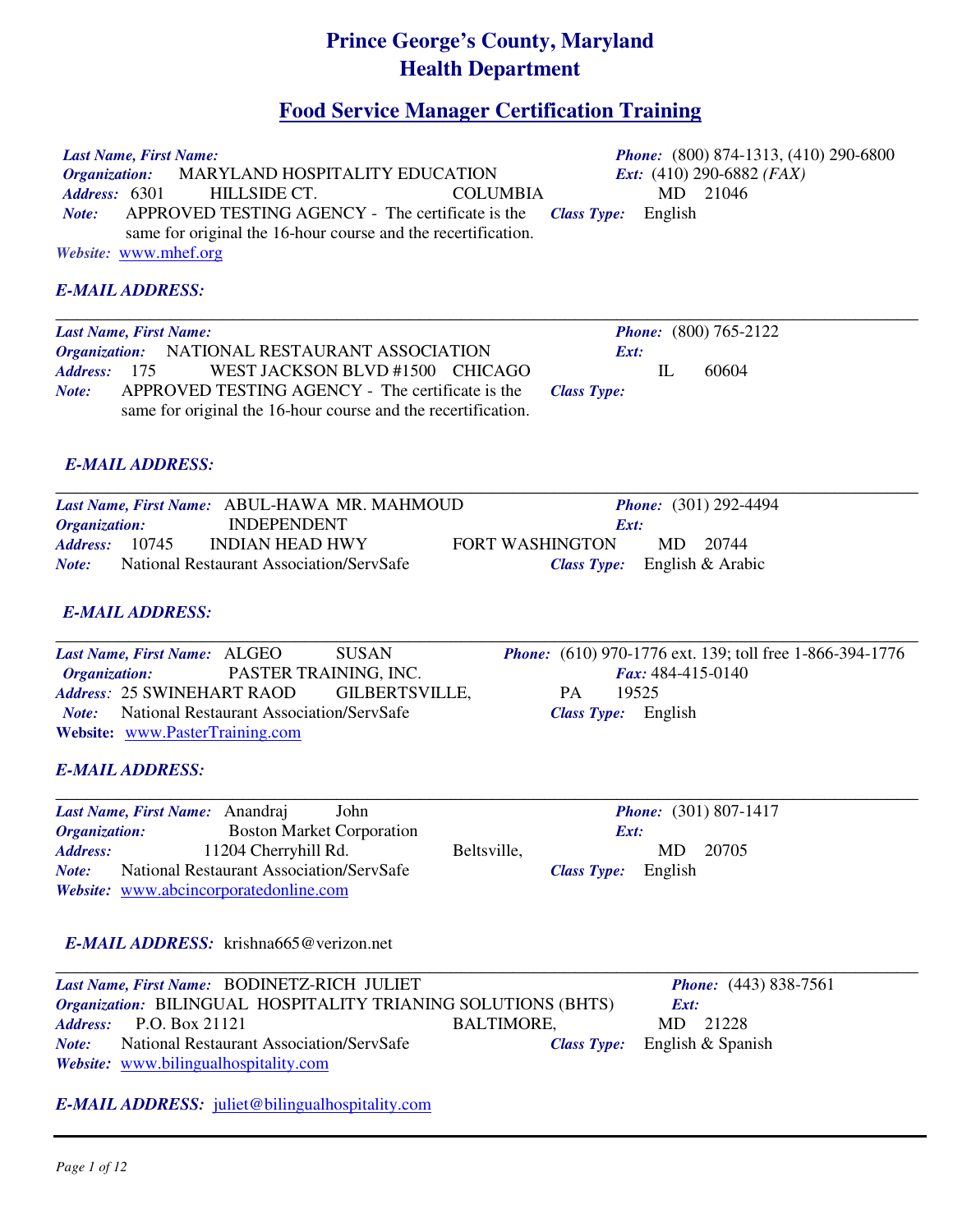|                             | Last Name, First Name: Brevard-Singleton | Sheila R.    | <i>Phone:</i> $(301) 659-6911$           |
|-----------------------------|------------------------------------------|--------------|------------------------------------------|
| <i><b>Organization:</b></i> | Jaelyn's, LLC                            |              | <i>Ext:</i> $1-866-523-5967$ (toll-free) |
| Address:                    | P.O. Box 328                             | Port Tobacco | 20677<br>MD.                             |
| Note:                       | National Restaurant Association/ServSafe |              | <i>Class Type:</i> English & Spanish     |
|                             | <i>Website:</i> www.jaelyn's.com         |              |                                          |

# *E-MAIL ADDRESS:* foodsafety@jaelyns.com

|                                                                             | Last Name, First Name: CAMPBELL MR DOUGLAS |  |                            |     | <b>Phone:</b> $(800) 200-6241$ |  |
|-----------------------------------------------------------------------------|--------------------------------------------|--|----------------------------|-----|--------------------------------|--|
| <i><b>Organization:</b></i>                                                 | <b>Thomson Prometric</b>                   |  | Ext:                       |     |                                |  |
| <b>Address:</b> PMB180 35246 US 19N                                         |                                            |  | PALM HARBOR                | FL. | 34684                          |  |
| <i>Note:</i> Thomson Prometric                                              |                                            |  | <i>Class Type:</i> English |     |                                |  |
| The same certificate for the 16-hour course and the recertification course. |                                            |  |                            |     |                                |  |

#### *E-MAIL ADDRESS:*

|                             | Last Name, First Name: CAMPBELL MS       | MS. JOLENE R.                    | <b>Phone:</b> $(410)$ 462-7724 |
|-----------------------------|------------------------------------------|----------------------------------|--------------------------------|
| <i><b>Organization:</b></i> |                                          | BALTIMORE CITY COMMUNITY COLLEGE | Ext:                           |
| <b>Address:</b> 2901        | LIBERTY HEIGHT AVE.                      | <b>BALTIMORE CITY</b>            | MD 21215                       |
| Note:                       | National Restaurant Association/ServSafe |                                  | <i>Class Type:</i> English     |

# *E-MAIL ADDRESS*

|                             | <b>Last Name, First Name: Carvalho</b>         | <b>Mauricio</b> |                     |                            |     | <b>Phone:</b> $(703)$ 533-7600 |  |
|-----------------------------|------------------------------------------------|-----------------|---------------------|----------------------------|-----|--------------------------------|--|
| <i><b>Organization:</b></i> | ORS Interactive, Inc.                          |                 |                     | Ext:                       |     | 202-318-8884 (Fax)             |  |
| <b>Address:</b> 6316        | Castle Place, Suite 201                        |                 | <b>Falls Church</b> |                            | V A | 22044                          |  |
| Note:                       | National Registry of Food Safety Professionals |                 |                     | <b>Class Type:</b> English |     |                                |  |

### *E-MAIL ADDRESS:*

|                             | Last Name, First Name: CHAN MS. MI FONG  |      | <b>Phone:</b> $(410)$ 747-7744                    |  |
|-----------------------------|------------------------------------------|------|---------------------------------------------------|--|
| <i><b>Organization:</b></i> | WILLIAM TAN & ASSOCIATES                 | Ext: |                                                   |  |
| Address: 5602               | BALTIMORE NATL PIKE STE BALTIMORE        |      | MD 21228                                          |  |
| Note:                       | National Restaurant Association/ServSafe |      | <b>Class Type:</b> Chinese (Cantonese & Mandarin) |  |

### *E-MAIL ADDRESS:*

|                             | Last Name, First Name: CHANDLER, JR.     | MR. JOSEPH P                          | <b>Phone:</b> (804) 788-1124 |  |
|-----------------------------|------------------------------------------|---------------------------------------|------------------------------|--|
| <i><b>Organization:</b></i> |                                          | BUSINESS OPPORTUNITIES FOR THE BLIND, | Ext:                         |  |
| <b>Address:</b> 1101        | E MAIN ST                                | <b>RICHMOND</b>                       | VA 23219                     |  |
| Note:                       | FAX (804) 643-4127 - National Restaurant |                                       | <i>Class Type:</i> English   |  |
|                             | Association/ServSafe                     |                                       |                              |  |

#### *E-MAIL ADDRESS:*

| Last Name, First Name: CHEN | TINA                                                  | <b>Phone:</b> $(202)$ 210-4930 |          |
|-----------------------------|-------------------------------------------------------|--------------------------------|----------|
| <i><b>Organization:</b></i> | <b>INDEPENDENT</b>                                    | Ext:                           |          |
| <b>Address: 6000</b>        | MERSEY OAKS WAY, UNIT C ALEXANDRIA                    |                                | VA 22315 |
|                             | <i>Note:</i> National Restaurant Association/ServSafe | <b>Class Type:</b> English     |          |

# *E-MAIL ADDRESS:*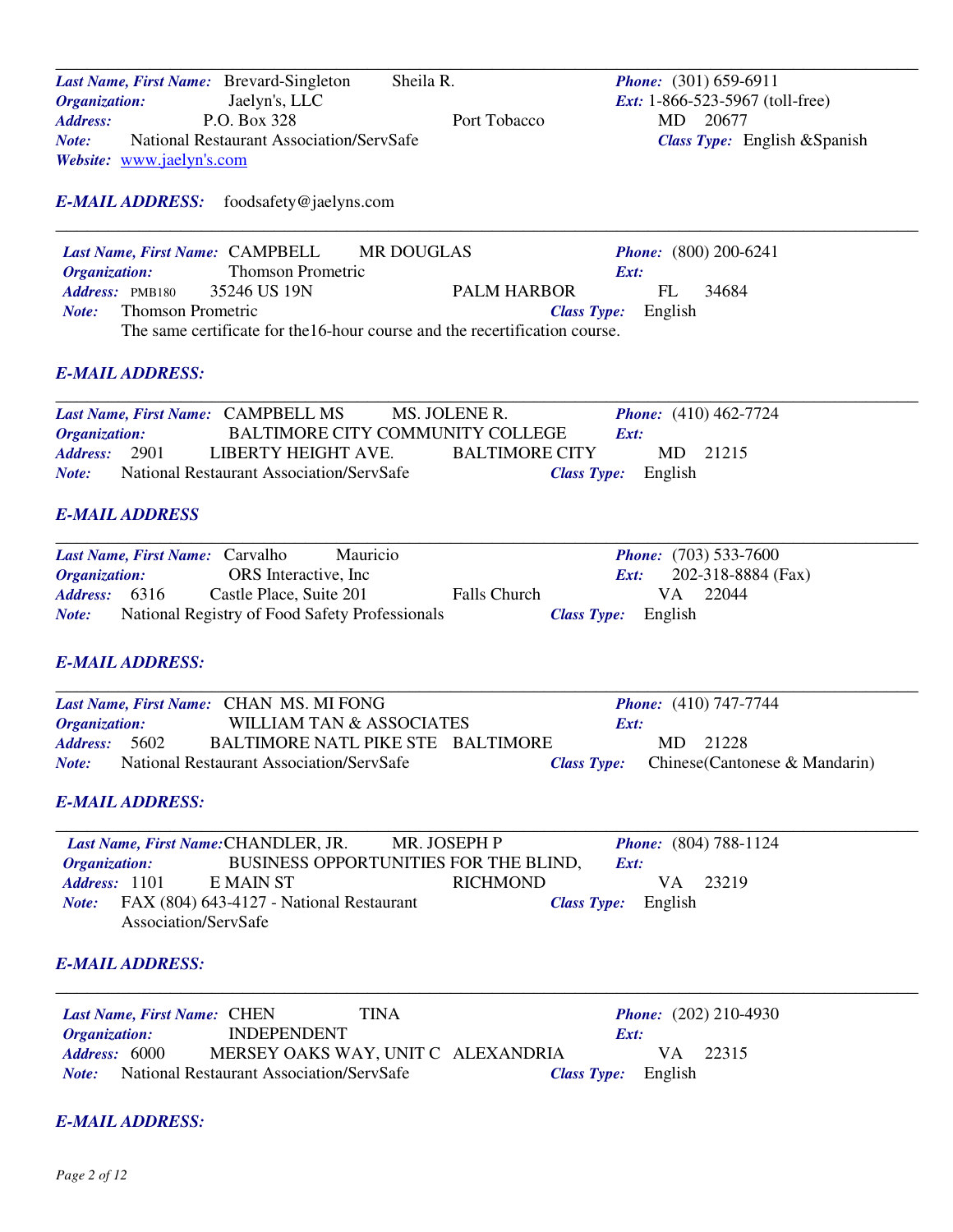\_\_\_\_\_\_\_\_\_\_\_\_\_\_\_\_\_\_\_\_\_\_\_\_\_\_\_\_\_\_\_\_\_\_\_\_\_\_\_\_\_\_\_\_\_\_\_\_\_\_\_\_\_\_\_\_\_\_\_\_\_\_\_\_\_\_\_\_\_\_\_\_\_\_\_\_\_\_\_\_\_\_\_ *Last Name, First Name:* CHO JUNGMI *Phone:* (410) 203-1111 *Organization:*<br> *Address:* 10176 BALTIMORE NATIONAL PIKE, #117 ELLICOTT CITY *Address:* 10176 BALTIMORE NATIONAL PIKE, #117 ELLICOTT CITY MD 21042 *Note:* National Restaurant Association/ServSafe *Class Type:* Korean

### *E-MAIL ADDRESS:* help@ikorean.org

|                             |                   |                  | Last Name, First Name: CHOI, PhD. DR. YOUNG R. |                 |                           | <b>Phone:</b> $(410)$ 381-5590 |
|-----------------------------|-------------------|------------------|------------------------------------------------|-----------------|---------------------------|--------------------------------|
| <i><b>Organization:</b></i> |                   | YC HEALTHY FOODS |                                                |                 | Ext:                      |                                |
| <b>Address:</b> 9240        |                   | BRUSH RUN        |                                                | <b>COLUMBIA</b> |                           | MD 21045                       |
| Note:                       | Thomson Prometric |                  |                                                |                 | <i>Class Type:</i> Korean |                                |

### *E-MAIL ADDRESS:*

|                             | <b>Last Name, First Name: CIERNIAK</b> | <b>MS. PATRICIA</b>                                                | <b>Phone:</b> $(410)$ 751-7403 |      |                            |  |
|-----------------------------|----------------------------------------|--------------------------------------------------------------------|--------------------------------|------|----------------------------|--|
| <i><b>Organization:</b></i> |                                        | NUTRITION COUNSELING, INCORPORATED                                 |                                | Ext: |                            |  |
| <i>Address:</i> 159         | WAMPEE COURT                           |                                                                    | WESTMINISTER                   |      | MD 21157                   |  |
| Note:                       |                                        | Thomsom Prometric/NSF and National Restaurant Association/ServSafe |                                |      | <i>Class Type:</i> English |  |

## *E-MAIL ADDRESS:*

|                             |                                          | Last Name, First Name: CLEMENCE MR. JAMES D. Phone: (301) 625-5920 |                      |                            |       |
|-----------------------------|------------------------------------------|--------------------------------------------------------------------|----------------------|----------------------------|-------|
| <i><b>Organization:</b></i> |                                          | JANJER ENTERPRISES, INC.                                           |                      | Ext:                       |       |
| <b>Address:</b> 12150       | TECH ROAD                                |                                                                    | <b>SILVER SPRING</b> | MD.                        | 20910 |
| Note:                       | National Restaurant Association/ServSafe |                                                                    |                      | <i>Class Type:</i> English |       |

### *E-MAIL ADDRESS:*

| Last Name, First Name: COPENHAVEN                     |                                          | <b>SUSAN</b> |                                | <b>Phone:</b> 410-926-7233; 410-967-0687 |
|-------------------------------------------------------|------------------------------------------|--------------|--------------------------------|------------------------------------------|
| <b>Organization:</b>                                  | R & S SERV SAFE FOOD LLC                 |              |                                | Ext:                                     |
| Address:                                              | 9533 BELAIR RD. SUITE #201               |              | NOTTINGHAM,                    | MD 21236                                 |
| <i>Note:</i> National Restaurant Association/ServSafe |                                          |              |                                | <b>Class Type:</b> English               |
| <b>E-MAIL ADDRESS:</b> susanservsafe@aol.com          |                                          |              |                                |                                          |
| Last Name, First Name: DE TOMASO MR JOSEPH            |                                          |              | <b>Phone:</b> $(630)$ 519-4352 |                                          |
| Organization:                                         | <b>INDEPENDENT</b>                       |              |                                | Ext:                                     |
| Address: 513                                          | <b>BREWSTER</b>                          |              | LOMBARD                        | IL<br>60148                              |
| Note:                                                 | National Restaurant Association/ServSafe |              | <b>Class Type:</b>             | Prescheduled                             |
| <b>E-MAIL ADDRESS:</b>                                |                                          |              |                                |                                          |
| Last Name, First Name: DUBOSE                         |                                          | MICHAEL J.   |                                | <b>Phone:</b> $(301) 332-4826$           |
| <b>Organization:</b>                                  | <b>INDEPENDENT</b>                       |              |                                | Ext:                                     |
| Address: 2215                                         | <b>CALVERT STREET</b>                    |              | <b>HYATTSVILLE</b>             | 20783<br>MD.                             |
| Note:                                                 | National Restaurant Association/ServSafe |              | <b>Class Type:</b>             | English                                  |
|                                                       |                                          |              |                                |                                          |

# *E-MAIL ADDRESS:*

|                             | Last Name, First Name: ECKERT, MS, MS. BLENDA M.            |                    | <b>Phone:</b> $(410)$ 531-3850 |                            |
|-----------------------------|-------------------------------------------------------------|--------------------|--------------------------------|----------------------------|
| <i><b>Organization:</b></i> | <b>INDEPENDENT</b>                                          |                    | Ext:                           |                            |
| Address: 5448               | HARRIS FARM LN.                                             | <b>CLARKSVILLE</b> | MD 21029                       |                            |
| Note:                       | National Restaurant Association/ServSafe FAX (410) 531-1144 |                    |                                | <b>Class Type: English</b> |

*E-MAIL ADDRESS: Page 3 of 12*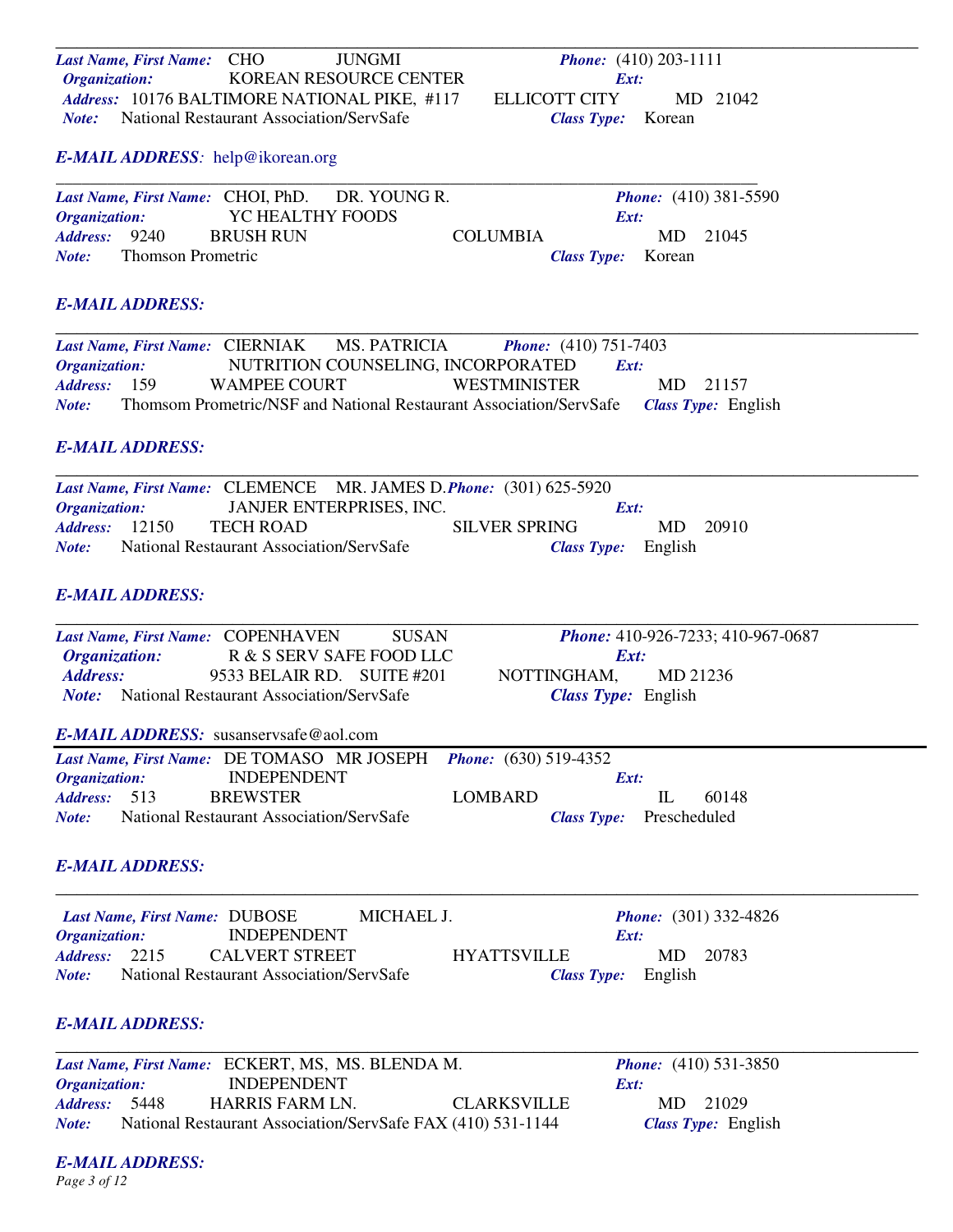| Last Name, First Name: FIELDS, DR. IESHA                     | <b>Phone: 301-346-3705</b>                |
|--------------------------------------------------------------|-------------------------------------------|
| <b>INDEPENDENT</b><br><b>Organization:</b>                   | Ext:                                      |
| Address: 1300 MERCANTILE LANE, SUITE 139X                    | <b>LARGO</b><br>MD 20774                  |
| National Restaurant Association/ServSafe<br>Note:            | English<br><b>Class Type:</b>             |
| Website: www.CertifiedFoodTraining.com                       |                                           |
| <b>E-MAIL ADDRESS:</b>                                       |                                           |
| Jermone T.<br>Last Name, First Name: Ferguson                | <b>Phone:</b> (410) 935-9712              |
| JT Ferguson Environmental Services<br><b>Organization:</b>   | Ext:                                      |
| P.O. Box 5968<br><b>Address:</b>                             | Pikesville<br>21282<br>MD                 |
| National Restaurant Association/ServSafe<br>Note:            | English<br><b>Class Type:</b>             |
| <b>E-MAIL ADDRESS:</b>                                       |                                           |
| Barbara<br>Last Name, First Name: Fortune                    | <i>Phone:</i> (240) 461-5809              |
| Delaware Food Venture<br><b>Organization:</b>                | Ext:                                      |
| 1644<br>Winford Rd<br>Address:                               | 21239<br>Baltimore,<br>MD                 |
| ServSafe<br>Note:                                            | English<br><b>Class Type:</b>             |
| <b>E-MAIL ADDRESS:</b> barbarafortune@msn.com                |                                           |
| MS. SHARON L.<br>Last Name, First Name: GARLAND              | <b>Phone:</b> (301) 203-3982              |
| INDEPENDENT (RECERT ONLY)<br><b>Organization:</b>            | Ext:                                      |
| <b>SURREY CIRCLE DR</b><br>Address:<br>12457                 | <b>FORT WASHINGTON</b><br>MD<br>20744     |
| <b>Thomson Prometric/NSF</b><br>Note:                        | English<br><b>Class Type:</b>             |
| <b>E-MAIL ADDRESS:</b>                                       |                                           |
| Last Name, First Name: GILMORE                               | MS. SHIRLEY <i>Phone</i> : (301) 292-3695 |
| A & S MULTI-SERVICES ENTERPRISES INC<br><b>Organization:</b> | Ext:                                      |
| <b>BALLINA COURT</b><br><b>Address:</b> 12100                | <b>FORT WASHINGTON</b><br>MD 20744        |
| <b>National Restaurant Association/ServSafe</b><br>Note:     | Class Type: English                       |
| <b>E-MAIL ADDRESS:</b>                                       |                                           |
| Last Name, First Name: GOLSHIRI<br>MR. ALI                   | <i>Phone:</i> (301) 883-7662              |
| PRINCE GEORGE'S CO HEALTH DEPT<br>Organization:              | <i>Ext:</i> (301) 883-7601 (FAX)          |
| <b>BASIL COURT, SUITE 318</b><br><b>Address:</b><br>9201     | MD<br>20774<br>LARGO                      |
| (PG NON-PROFIT ORGANIZATIONS ONLY)<br>Note:                  | Class Type: English                       |
| <b>E-MAIL ADDRESS:</b>                                       |                                           |
| <b>OLIVE</b><br>Last Name, First Name: GRAHAM, R.N.          | <b>Phone:</b> (202) 635-2320              |
| LIFE STRIDE, INC<br><b>Organization:</b>                     | Fax #202-635-0752<br>Ext:                 |
| UNDERWOOD STREET, NW<br>1231<br><b>Address:</b>              | WASHINGTON, D.C. 20012                    |
| Servsafe<br>Note:                                            | Class Type: English                       |
|                                                              |                                           |

# *E-MAIL ADDRESS:*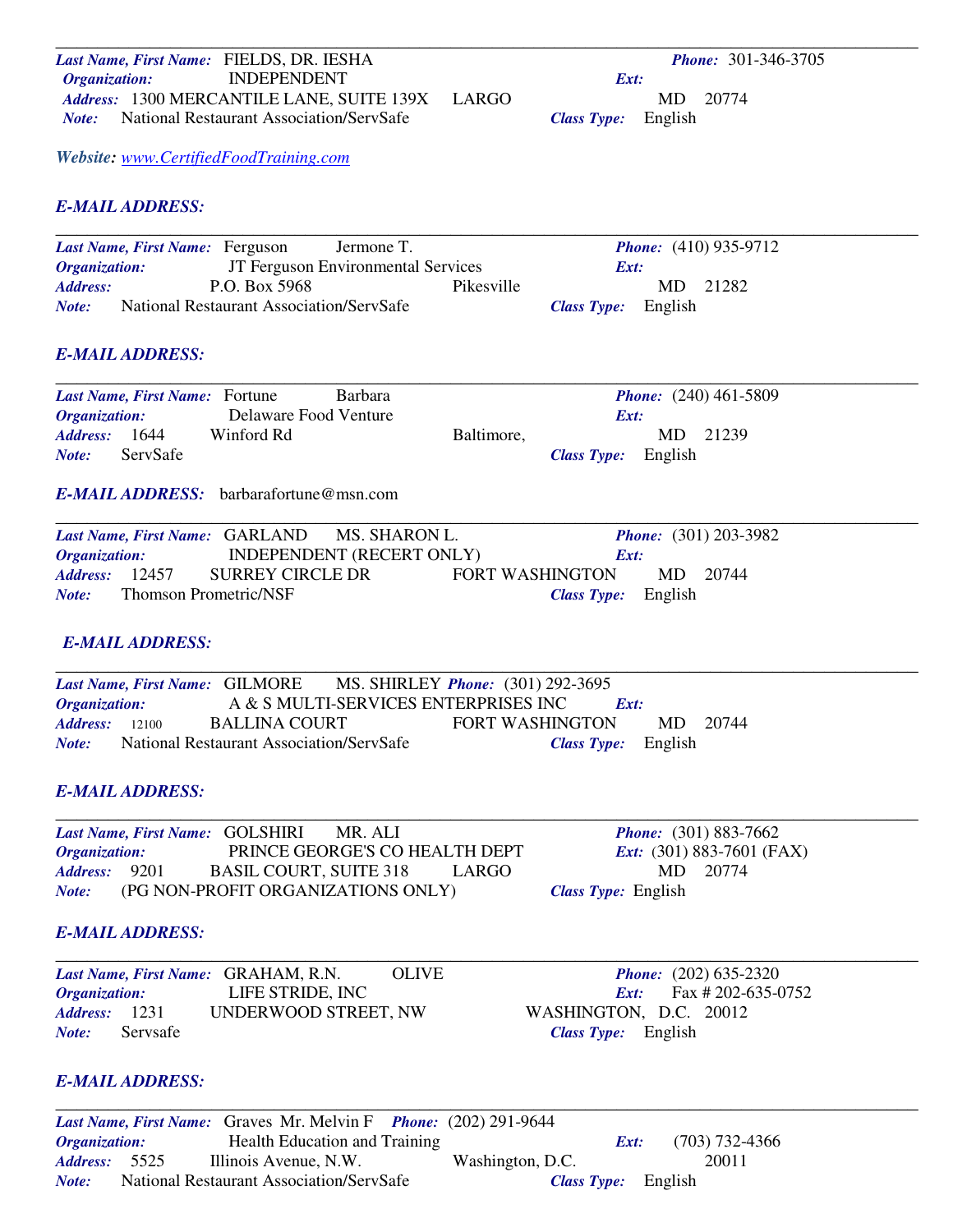$Page 4 of 12$ *Page 4 of 12* 

| Last Name, First Name: HARRINGTON MS. IDA                             | <i>Phone:</i> (202) 563-0913                      |
|-----------------------------------------------------------------------|---------------------------------------------------|
| <b>Organization:</b><br><b>HEALTHFUL STRATEGIES</b>                   | Ext:                                              |
| Address: 12 DANBURY ST., SW                                           | DC<br>20032<br>WASHINGTON,                        |
| National Restaurant Association/ServSafe<br>Note:                     | <b>Class Type:</b> English                        |
| <b>E-MAIL ADDRESS:</b>                                                |                                                   |
| <b>CHRISTINE</b><br>Last Name, First Name: GOSCH                      | <b>Phone: 1-877-408-2392</b>                      |
| HTCA-Hospitality Tourism & Concierge Alliance<br><b>Organization:</b> | Ext:                                              |
| Address: 300 N. Charles Street, 1 <sup>St</sup> . Floor               |                                                   |
| National Restaurant Association/ServSafe<br>Note:                     | <b>Class Type:</b> English                        |
| Website: www.HTCALLIANCE.ORG                                          |                                                   |
| <b>E-MAIL ADDRESS:</b> admin@htcalliance.org                          |                                                   |
| YONG KUN<br>Last Name, First Name: HA                                 | Phone: (703) 606-1226; 703-360-2720               |
| Organization: INDEPENDENT                                             | Ext:                                              |
| Address: 7908 FOOTE LANE,                                             | VA 22151<br>SPRINGFIELD,                          |
| National Restaurant Association/ServSafe<br>Note:                     | <b>Class Type:</b> Korean                         |
| <b>E-MAIL ADDRESS</b> : hakunyong@hanmail.net                         |                                                   |
| Last Name, First Name: HUBBARD RD LDMS. OZZIE                         | <i>Phone:</i> (301) 526-9192                      |
| <b>HBL NUTRITION SERVICES</b><br><b>Organization:</b>                 | Fax #1-202-397-4870<br>Ext:                       |
| <b>SWEET PINE DRIVE</b><br>Address: 216                               | <b>LAUREL</b><br>MD<br>20724                      |
| National Restaurant Association/ServSafe<br>Note:                     | <b>Class Type:</b> English                        |
| <b>E-MAIL ADDRESS:</b>                                                |                                                   |
| MS. JOY<br>Last Name, First Name: HUFFMAN                             | <b>Phone:</b> (800) 927-7771                      |
| ASSOCIATED WHOLESALERS INC<br><b>Organization:</b>                    | 8278<br>Ext:                                      |
| Address: RT 422<br>PO BOX 19551                                       | PA 19551<br><b>ROBESONIA</b><br>National<br>Note: |
| <b>Restaurant Association/ServSafe</b>                                | English<br><b>Class Type:</b>                     |
| <b>E-MAIL ADDRESS:</b>                                                |                                                   |
| M. Michele<br>Last Name, First Name: Hupman                           | <i>Phone:</i> (610) 970-1776                      |
| <b>Paster Training Solutions</b><br><b>Organization:</b>              | $(610)$ 970-1760 (FAX)<br>Ext:                    |
| Coventry Square #500<br><b>Address:</b>                               | PA<br>19465<br>Pottstown                          |
| <b>National Restaurant Association/ServSafe</b><br>Note:              | English<br><b>Class Type:</b>                     |
| <b>E-MAIL ADDRESS:</b><br>www.PasterTraining.com                      |                                                   |
| Last Name, First Name: HURNEY, RS, MICHAEL                            | <i>Phone:</i> (301) 595-5135                      |
|                                                                       |                                                   |

*Organization:* INDEPENDENT (RECERT ONLY) *Ext:*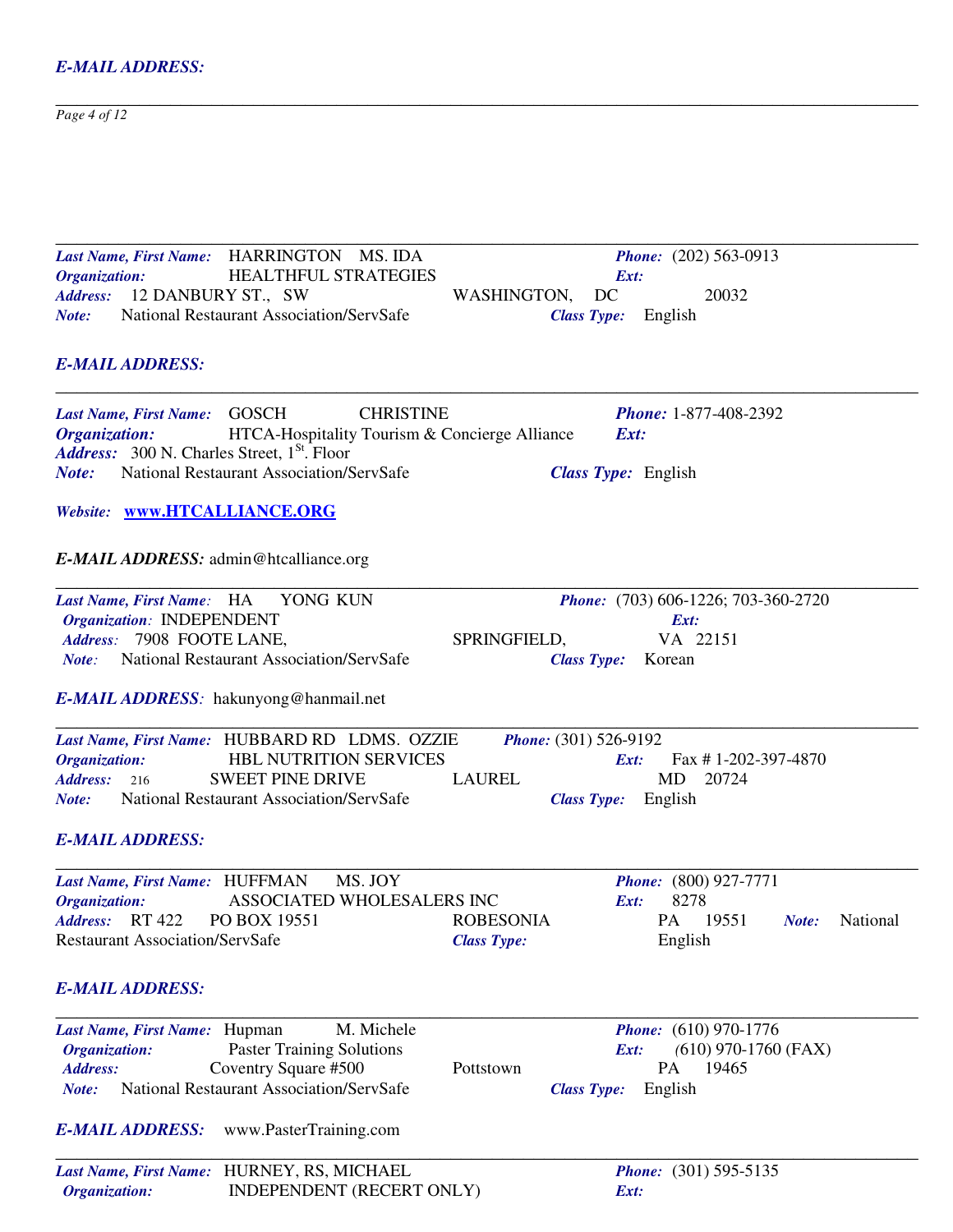*Note:* RECERT ONLY

*Address:* 11501 SEQUOIA LN BELTSVILLE, MD 20705<br> *Note:* RECERT ONLY *Class Type:* English

# *E-MAIL ADDRESS:*

 $Page 5 of 12$ *Page 5 of 12* 

| Last Name, First Name: JOHNSON<br><b>ELLEN "CHRIS"</b><br><b>Phone:</b> (240) 773-9700               |  |
|------------------------------------------------------------------------------------------------------|--|
| MONTGOMERY COUNTY & DEPT OF<br>FAX #240773-9943<br>Organization:<br>Ext:                             |  |
| <b>Address: 22880</b><br>MD<br>20841<br><b>WHELAN LANE</b><br>BOYDS,                                 |  |
| Teaching in Montgomery County.<br>English<br><b>Class Type:</b><br>Note:                             |  |
| <b>E-MAIL ADDRESS:</b> chris.johnson@montgomerycountymd.gov                                          |  |
| Last Name, First Name: JOHNSON<br><b>MARY</b><br><b>Phone:</b> (202) 635-2320                        |  |
| LIFE STRIDE, INC<br>Organization:<br>Ext:                                                            |  |
| Address: 3005<br><b>BLADENSBURG RD, NE</b><br>20018<br><b>WASHINGTON, DC</b>                         |  |
| National Restaurant Association/ServSafe & EXAM PROCTOR<br>Class Type: English<br>Note:              |  |
| mjohnson@life-stride.com<br><b>E-MAIL ADDRESS:</b>                                                   |  |
| MS.USHA C. Phone: (202) 274-7131<br>Last Name, First Name: KALRO                                     |  |
| UNIVERSITY OF THE DISTRICT OF COLUMBIA Ext:<br>Organization:<br>$(202)$ 274-7130                     |  |
| 20008<br>Address: 4200<br><b>CONNECTICUT AVE NW</b><br><b>WASHINGTON, DC</b>                         |  |
| National Restaurant Association/ServSafe<br><b>Class Type:</b><br>English<br>Note:                   |  |
| <b>E-MAIL ADDRESS:</b>                                                                               |  |
| <b>Phone:</b> (410) 244-5802<br>Last Name, First Name: Kang JinWook                                  |  |
| Korean-American Grocers & Licensed Beverage<br>$(410)244-5803$ (Fax)<br><b>Organization:</b><br>Ext: |  |
| Baltimore<br>21201<br>Address: 101<br>W. North Ave<br><b>MD</b>                                      |  |
| National Restaurant Association/ServSafe,<br><b>Class Type:</b><br>Korean<br>Note:                   |  |
| <b>E-MAIL ADDRESS:</b>                                                                               |  |
| Last Name, First Name: KAY MS SHEILA M.<br><b>Phone:</b> (301) 870-7278                              |  |
| <b>INDEPENDENT</b><br>318<br>Organization:<br>Ext:                                                   |  |
| <b>Address: 3978</b><br><b>OLD WASHINGTON RD</b><br>WALDORF,<br>MD.<br>20602                         |  |
| ServSafe<br>Class Type: English<br>Note:                                                             |  |
| <b>E-MAIL ADDRESS:</b>                                                                               |  |
| KELLY MS LD<br>MS. SHEILA L.<br><b>Phone:</b> (301) 203-9677<br><b>Last Name, First Name:</b>        |  |
| C & S HEALTH SOURCES INC.<br>Organization:<br>Ext:                                                   |  |
| <b>HENRIETTA DR</b><br><b>Address: 15705</b><br><b>ACCOKEEK</b><br>MD<br>20607                       |  |
| National Restaurant Association/ServSafe<br>English<br><b>Class Type:</b><br>Note:                   |  |
| <b>E-MAIL ADDRESS:</b>                                                                               |  |
| MS. HYUNG C.<br><i>Phone:</i> (410) 336-5949<br>Last Name, First Name: KIM                           |  |
| <b>INDEPENDENT</b><br><b>Organization:</b><br>Ext:                                                   |  |
| Address: 3507<br><b>LOWER MILL CT</b><br>21043<br><b>ELLICOTT CITY</b><br>MD                         |  |
| ServSafe - 4th Saturday and Sunday of every month.<br>Korean<br><b>Class Type:</b><br>Note:          |  |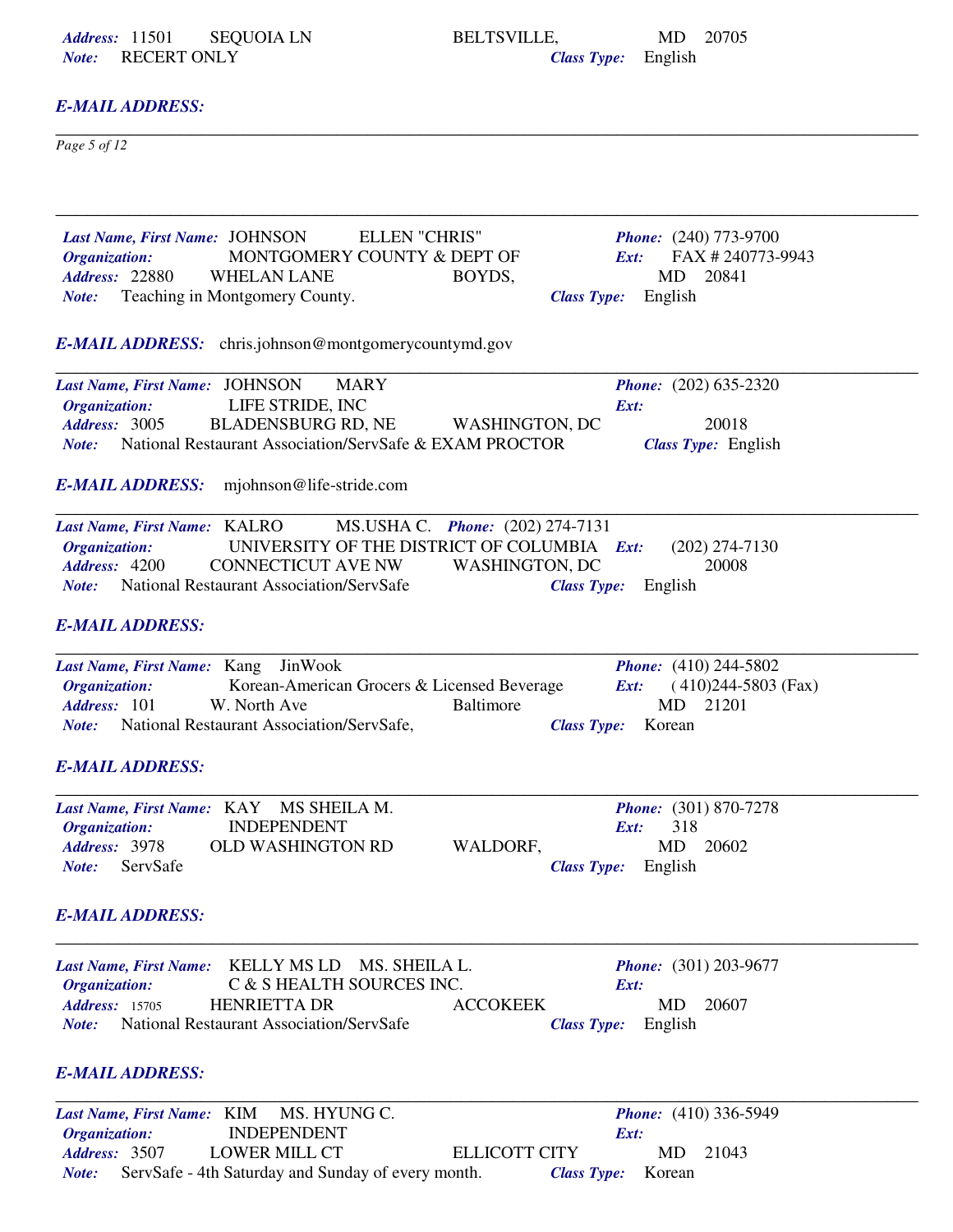### *Page 6 of 12*

| Last Name, First Name: KOCH MR. RONALD                                                                                                                                                                                             | <b>Phone:</b> (800) 927-7771                                                                                                  |
|------------------------------------------------------------------------------------------------------------------------------------------------------------------------------------------------------------------------------------|-------------------------------------------------------------------------------------------------------------------------------|
| <b>INDEPENDENT</b><br>Organization:                                                                                                                                                                                                | 2291<br>Ext:                                                                                                                  |
| Address: 118<br><b>SUMMER MOUNTAIN RD</b>                                                                                                                                                                                          | PA<br>19506<br><b>BERNVILLE</b>                                                                                               |
| <b>Note:</b> National Restaurant Association/ServSafe                                                                                                                                                                              | English<br><b>Class Type:</b>                                                                                                 |
| <b>E-MAIL ADDRESS:</b>                                                                                                                                                                                                             |                                                                                                                               |
| MS. LISA<br>Last Name, First Name: LAYLOCK<br>JANJER ENTERPRISES (POPEYES/CINNABON)<br>Organization:<br><b>Address: 12150</b><br><b>TECH RD</b><br><b>Note:</b> National Restaurant Association/ServSafe<br><b>E-MAIL ADDRESS:</b> | <b>Phone:</b> $(301) 625-5920$<br>$\boldsymbol{Ext:}$<br><b>SILVER SPRING</b><br>MD<br>20910<br>English<br><b>Class Type:</b> |
|                                                                                                                                                                                                                                    |                                                                                                                               |
| Last Name, First Name: LEWIS MS JOAN<br><b>INDEPENDENT</b>                                                                                                                                                                         | <i>Phone:</i> (301) 336-0726<br>Ext:                                                                                          |
| Organization:<br><b>Address: 1763</b><br><b>ADDISON RD SOUTH</b>                                                                                                                                                                   | <b>DISTRICT HEIGHTS</b><br>MD.<br>20747                                                                                       |
| <b>Note:</b> National Restaurant Association/ServSafe                                                                                                                                                                              | English<br><b>Class Type:</b>                                                                                                 |
|                                                                                                                                                                                                                                    |                                                                                                                               |
| <b>E-MAIL ADDRESS:</b>                                                                                                                                                                                                             |                                                                                                                               |
| Last Name, First Name: LINZA-FERO MS. BERNIE                                                                                                                                                                                       | <b>Phone:</b> (301) 585-5250                                                                                                  |
| Organization: AAA FOOD SAFETY/BOSTON SCH. OF FOOD                                                                                                                                                                                  | $(301)$ 490-2440 (FAX)<br>Ext:                                                                                                |
| <b>Address: 13992</b><br>Baltimore Avenue, Suite 201                                                                                                                                                                               | MD<br>20707<br>Laurel                                                                                                         |
| ServSafe, Thomson Prometric, and National Registry of Food<br>Note:<br>Safety Professionals 301-490-9222; 301-490-9442;                                                                                                            | Class Type: English                                                                                                           |
| Website: www.schooloffoodsafety.com                                                                                                                                                                                                |                                                                                                                               |
| <b>E-MAIL ADDRESS:</b>                                                                                                                                                                                                             |                                                                                                                               |
| <b>SHEILA</b><br>Last Name, First Name: MACKERTICH                                                                                                                                                                                 | <b>Phone:</b> (410) 792-4390                                                                                                  |
| HEALTH FACILITIES ASSOCIATION OF<br>Organization:                                                                                                                                                                                  | 410-792-4617 FAX<br>Ext:                                                                                                      |
| Address: 7060<br>OAKLAND MILLS ROAD,                                                                                                                                                                                               | 21046<br><b>COLUMBIA</b><br>MD                                                                                                |
| Note: SERVSAFE                                                                                                                                                                                                                     | Class Type: English                                                                                                           |
| <b>E-MAIL ADDRESS:</b> smackertich@HFAM.org                                                                                                                                                                                        |                                                                                                                               |
| Last Name, First Name: MONROE<br><b>DEBORAH</b>                                                                                                                                                                                    | <b>Phone:</b> (410) 986-3245                                                                                                  |
| COMMUNITY COLLEGE OF BALTIMORE CITY<br>Organization:                                                                                                                                                                               | Ext:                                                                                                                          |
| Address: 710<br><b>EAST LOMBARD STREET</b>                                                                                                                                                                                         | <b>BALTIMORE</b><br>MD<br>21202                                                                                               |
| National Restaurant Association/ServSafe<br>Note:                                                                                                                                                                                  | English<br><b>Class Type:</b>                                                                                                 |
| <b>E-MAIL ADDRESS:</b>                                                                                                                                                                                                             |                                                                                                                               |
|                                                                                                                                                                                                                                    | Last Name, First Name: MOOMAU DUTRIEX DANIELLE Phone: 410-675-1286; toll free 1-866-682-9916                                  |

*Organization:* QRS TRAINING *Fax:* 443-378-8900 Address: 1537 ALLICEANNA ST. BALTIMORE, MD 21231 *Note:* ServSafe, Prometric and National Registry of Food Safety Professionals *Class Type:* English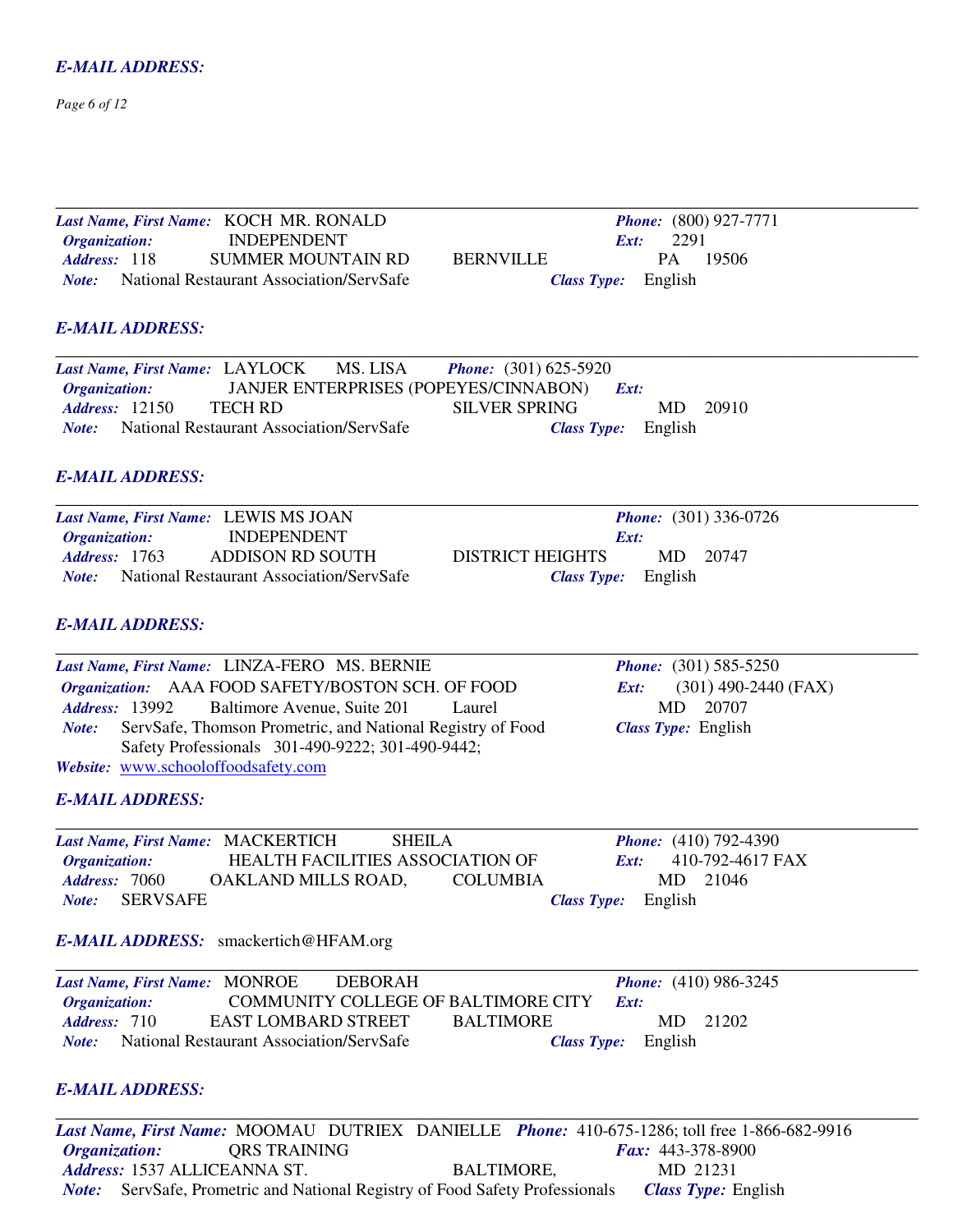# *E-MAIL ADDRESS:* ddutreix@qrstraining.com

*Page 7 of 12* 

| Last Name, First Name: MOOMAU<br><b>JOHN</b><br><i>Phone:</i> 410-675-1286; toll free 1-866-682-9916<br><b>Organization:</b><br><b>QRS TRAINING</b><br>Fax: 443-378-8900<br>Address: 1537 ALLICEANNA ST.<br><b>BALTIMORE,</b><br>MD 21231<br>ServSafe, Prometric and National Registry of Food Safety Professionals<br><b>Class Type: English</b><br>Note:<br>Website: www.qrstraining.com |
|--------------------------------------------------------------------------------------------------------------------------------------------------------------------------------------------------------------------------------------------------------------------------------------------------------------------------------------------------------------------------------------------|
| <b>E-MAIL ADDRESS:</b> jmoomau@qrstraining.com                                                                                                                                                                                                                                                                                                                                             |
| Last Name, First Name: NAM<br>SOOK KYUNG<br><i>Phone:</i> $(410) 203 - 1111$<br>KOREAN RESOURCE CENTER<br><b>Organization:</b><br>Ext:<br>Address: 10176 BALTIMORE NATIONAL PIKE, #117<br>MD 21042<br><b>ELLICOTT CITY</b><br>National Restaurant Association/ServSafe<br>Korean<br>Note:<br><b>Class Type:</b>                                                                            |
| E-MAIL ADDRESS: help@ikorean.org                                                                                                                                                                                                                                                                                                                                                           |
| Last Name, First Name: Nash, PhD.<br>Dr. David<br><b>Phone:</b> (800) 723-3873<br>FAX: 215-757-9521<br>American Food Safety Institute<br>Organization:<br>Ext:<br>Address: 1<br>Green St.<br>PA<br>19047<br>Hulmeville<br>National Registry of Food Safety Professionals/ ServSafe<br>Class Type: English<br>Note:<br>Website: www.americanfoodsafety.com<br><b>E-MAIL ADDRESS:</b>        |
| Last Name, First Name:NEVERSON DAVID<br><b>Phone:</b> (202) 882-7175<br>202-882-9761<br>Organization:<br>NEVERSON & ASSOC.<br>Ext:<br><b>Address: 2136</b><br>20012<br>SUDBURY PL., N.W.<br>WASHINGTON, D.C.<br><b>Thomson Prometric/NSF</b><br>Note:<br><b>Class Type:</b> English                                                                                                        |
| <b>E-MAIL ADDRESS:</b>                                                                                                                                                                                                                                                                                                                                                                     |
| <b>NORMAN</b><br><b>Phone:</b> (202) 882-7175<br>Last Name, First Name: NEVERSON<br>Organization:<br>NEVERSON & ASSOC.<br>202-882-9761<br>Ext:<br>Address: 2136<br>20012<br>SUDBURY PL., N.W.<br>WASHINGTON, D.C.<br><b>Thomson Prometric/NSF</b><br>English<br><b>Class Type:</b><br>Note:                                                                                                |
| <b>E-MAIL ADDRESS:</b>                                                                                                                                                                                                                                                                                                                                                                     |
| Last Name, First Name: OMERENNAH FLORENCE<br><b>Phone:</b> (301) 270-4705<br>NEW HORIZON PROFESSIONAL TRAINING<br>301-270-9004<br>Organization:<br>Ext:<br>Address: 6480<br>MD<br>20912<br>NEW HAMPSHIRE AVE,<br>TAKOMA PARK,<br><b>Thomson Prometric/NSF</b><br>English, Spanish, and Chinese<br>Note:<br><b>Class Type:</b>                                                              |
| <b>E-MAIL ADDRESS:</b>                                                                                                                                                                                                                                                                                                                                                                     |

\_\_\_\_\_\_\_\_\_\_\_\_\_\_\_\_\_\_\_\_\_\_\_\_\_\_\_\_\_\_\_\_\_\_\_\_\_\_\_\_\_\_\_\_\_\_\_\_\_\_\_\_\_\_\_\_\_\_\_\_\_\_\_\_\_\_\_\_\_\_\_\_\_\_\_\_\_\_\_\_\_\_\_

# *Last Name, First Name:* Omerennah Chuck Lawrence *Phone:* (301) 270-4705, (240) 401-8764 (cell) **Good Health Professional**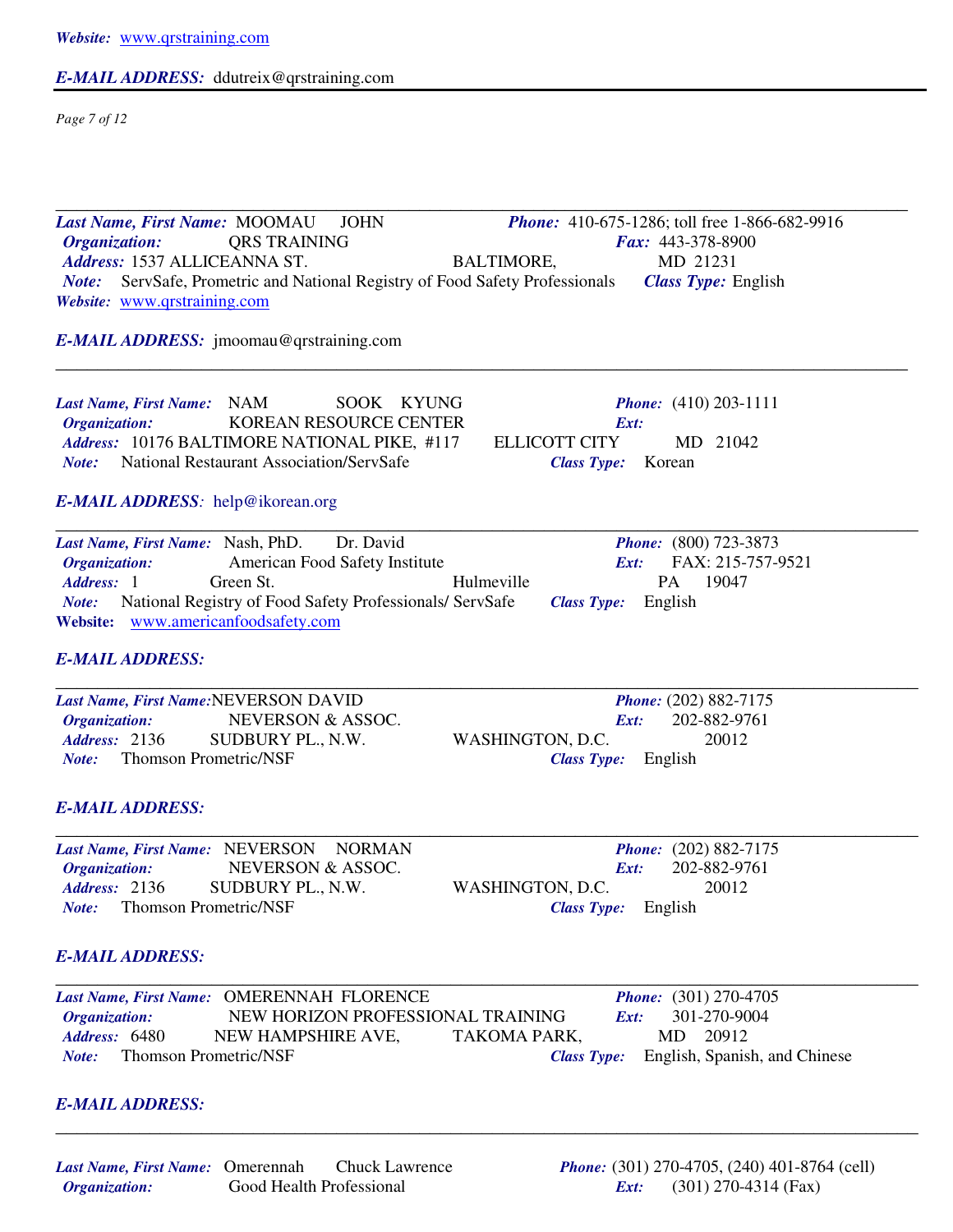| Address: 6480 | New Hampshire Ave.,                      | Takoma Park.               | MD 20912 |
|---------------|------------------------------------------|----------------------------|----------|
| Note:         | National Restaurant Association/ServSafe | <b>Class Type:</b> English |          |

**Class Type:** English

### *E-MAIL ADDRESS:* LC20774@aol.com

*Page 8 of 12* 

Last Name, First Name: PASTER TARA *Phone:* (610) 970-1776 ext. 139; toll free 1-866-394-1776<br> *Organization:* PASTER TRAINING, INC. *Fax:* 484-415-0140 *Organization:* PASTER TRAINING, INC. *Fax:* 484-415-0140 *Address:* 25 SWINEHART RAOD GILBERTSVILLE, PA 19525 *Note:* National Restaurant Association/ServSafe *Class Type:* English **Website:** www.PasterTraining.com

# *E-MAIL ADDRESS:*

\_\_\_\_\_\_\_\_\_\_\_\_\_\_\_\_\_\_\_\_\_\_\_\_\_\_\_\_\_\_\_\_\_\_\_\_\_\_\_\_\_\_\_\_\_\_\_\_\_\_\_\_\_\_\_\_\_\_\_\_\_\_\_\_\_\_\_\_\_\_\_\_\_\_\_\_\_\_\_\_\_\_\_ *Last Name, First Name:* Patino Al *Phone:* (703) 333-5707 *Organization:* Food Safety And Salud Inc. *Ext: Address:* 4117 Morin St Alexandria, VA 22312 *Note:* ServSafe, Prometric and National Registry of Food Safety Professionals *Class Type:* English and Spanish *Website:* www.foodsafetyandsalud.com

### *E-MAIL ADDRESS:*

|                             | Last Name, First Name: Patino Danley         |                                                       |      |    | <i>Phone:</i> (703) 402-8781           |  |
|-----------------------------|----------------------------------------------|-------------------------------------------------------|------|----|----------------------------------------|--|
| <i><b>Organization:</b></i> |                                              | Global Food Safety Training, Inc                      | Ext: |    |                                        |  |
| <b>Address: 3904</b>        | Moss Dr                                      | Annandale,                                            |      | VА | 22003                                  |  |
| Note:                       |                                              | National Restaurant Association/ServSafe and National |      |    | <b>Class Type:</b> Spanish and English |  |
|                             | <b>Registry of Food Safety Professionals</b> |                                                       |      |    |                                        |  |

### *E-MAIL ADDRESS:*

|                                | Last Name, First Name: PIPER MS. LOUISE C. |        | <b>Phone:</b> $(301)$ 498-6469       |
|--------------------------------|--------------------------------------------|--------|--------------------------------------|
| <i><b>Organization:</b></i>    | <b>INDEPENDENT</b>                         |        | <b>Ext</b> : $(240)$ 461-3981 (Cell) |
| <b>Address: 27</b>             | LITTLE RIVER RD                            | LAUREL | 20724<br>MD.                         |
| <i>Note:</i> Thomson Prometric |                                            |        | <b>Class Type:</b> English           |

### *E-MAIL ADDRESS:*

|                             | Last Name, First Name: Pounds Ruthann M.        |           | <b>Phone:</b> $(610)$ 970-1776 |
|-----------------------------|-------------------------------------------------|-----------|--------------------------------|
| <i><b>Organization:</b></i> | Paster Training Solutions                       |           | $(610)$ 970-1760 FAX #<br>Ext: |
| Address:                    | Coventry Square #500                            | Pottstown | 19456<br>PA.                   |
| Note:                       | <b>National Restaurant Association/ServSafe</b> |           | <b>Class Type:</b> English     |
|                             | <i>Website:</i> www.PasterTraining.com          |           |                                |

# *E-MAIL ADDRESS:*

| Last Name, First Name: PRIDE JR. | <b>WILLIE</b>                            | <b>Phone:</b> $(301)$ 568-3563      |
|----------------------------------|------------------------------------------|-------------------------------------|
| <i><b>Organization:</b></i>      | <b>PRIDE CATERERS</b>                    | Ext:                                |
| <b><i>Address:</i></b> 1920      | ROCHELLE AVE #137                        | <b>DISTRICT HEIGHTS</b><br>MD 20747 |
| Note:                            | National Restaurant Association/ServSafe | <b>Class Type:</b> Prescheduled     |

### *E-MAIL ADDRESS:*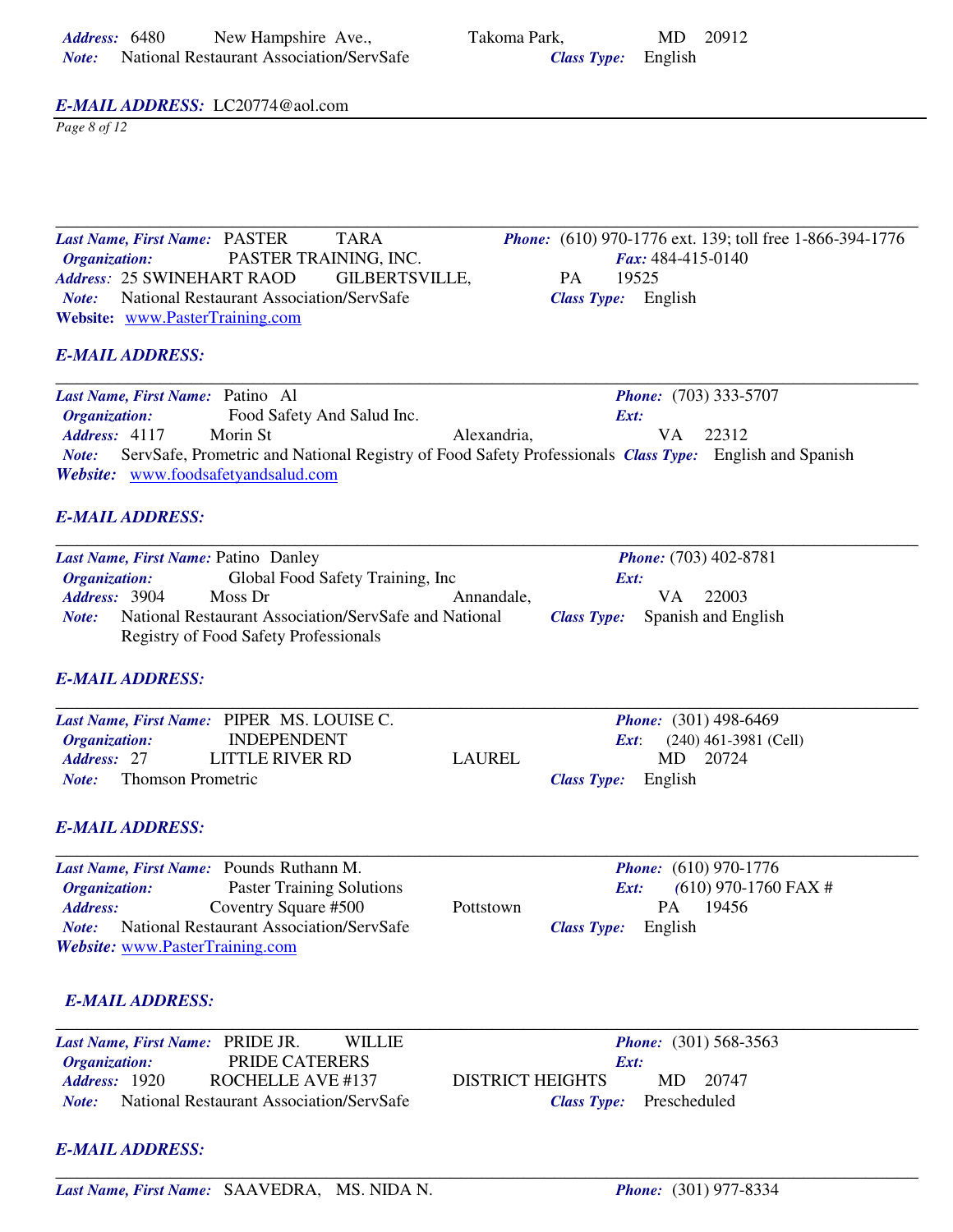# *E-MAIL ADDRESS:*

 $_{Page\,9\,of\,12}$ *Page 9 of 12* 

\_\_\_\_\_\_\_\_\_\_\_\_\_\_\_\_\_\_\_\_\_\_\_\_\_\_\_\_\_\_\_\_\_\_\_\_\_\_\_\_\_\_\_\_\_\_\_\_\_\_\_\_\_\_\_\_\_\_\_\_\_\_\_\_\_\_\_\_\_\_\_\_\_\_\_\_\_\_\_\_\_\_ *Last Name, First Name:* SCHROTH, R.S. ELLEN M. *Phone:* (703) 848-0858 *Organization:* Foodsense, Inc. *Ext:* (703) 827-9295 *(FAX)* Address: 1411 Homeric Court, McLean VA 22101 *Note:* Thomson Prometric and National Restaurant Association/ServSafe *Class Type:* English *Website***:** www.foodsense.org *E-MAIL ADDRESS: Last Name, First Name:* Scott C. Kevin *Phone:* (540) 869-9680<br> *Organization:* Go Global Food, LLC<br> *Ext:* (540) 974-2029 (Cell) *Organization:* Go Global Food, LLC *Ext*: (540) 974-2029 (Cell) Address: 106 Jutland Court. Stephens City, VA 22655 *Note:* National Restaurant Association/ServSafe *Class Type:* English *Fax:* 540-242-0084 *E-MAIL ADDRESS:* Kevin@goglobalfood.com \_\_\_\_\_\_\_\_\_\_\_\_\_\_\_\_\_\_\_\_\_\_\_\_\_\_\_\_\_\_\_\_\_\_\_\_\_\_\_\_\_\_\_\_\_\_\_\_\_\_\_\_\_\_\_\_\_\_\_\_\_\_\_\_\_\_\_\_\_\_\_\_\_\_\_\_\_\_\_\_\_\_\_ *Last Name, First Name*: SERRACIN SILVIA *Phone:* 240-355-3089 *Organization*: SAFETY COMPLIANCE SPECIALIST *Ext: Address:* 10875 CONSTITUTION DR. WALDORF, MD 20603 *Note:* ServSafe, National Registry of Food Safety Professionals and Prometric *Class Type:* English & Spanish *Website***:** www.safetycomplianceSPC.com *E-MAIL ADDRESS:* seserracin@safetycomplianceSPC.com *Last Name, First Name:* Shedd Juliette *Phone:* (703) 629-6926<br> *Organization:* Restaurant Management Solutions, Inc *Ext:* **Restaurant Management Solutions, Inc.** Address: 5416 Bromyard Ct. Burke VA 22015 *Note:* National Restaurant Association/ServSafe and Thomson Prometric *Class Type:* English *E-MAIL ADDRESS:* julieshedd@msn.com *Last Name, First Name:* SHERWIN EDWARD *Phone:* (410) 664-1122<br>*Organization:* SHERWIN FOOD SAFETY *Ext: Organization:* SHERWIN FOOD SAFETY *Ext: Address:* 1501 Sulgrave Avenue, Suite 200 Baltimore MD 21209 *Note:* ALL TRAINING PROGRAMS *Class Type:* English *E-MAIL ADDRESS:* esherwin@sherwinfoodsafety.com \_\_\_\_\_\_\_\_\_\_\_\_\_\_\_\_\_\_\_\_\_\_\_\_\_\_\_\_\_\_\_\_\_\_\_\_\_\_\_\_\_\_\_\_\_\_\_\_\_\_\_\_\_\_\_\_\_\_\_\_\_\_\_\_\_\_\_\_\_\_\_\_\_\_\_\_\_\_\_\_\_\_\_ *Last Name, First Name:* SIMS MICHEAL *Phone:* (443) 745-1580 *Organization:* US FOOD SAFETY, LLC *Ext:* 1-443-638-1258 (FAX) *Address:* 10775 BIRMINGHAM WAY, SUITE 8, WOODSTOCK MD 21163 *Note:* NRAEF, Servsafe; NEHA, National Registry of Food Safety *Class Type:* English Professional; NSF, Thomson Prometric . *E-MAIL ADDRESS:* sean@usfoodsafety.com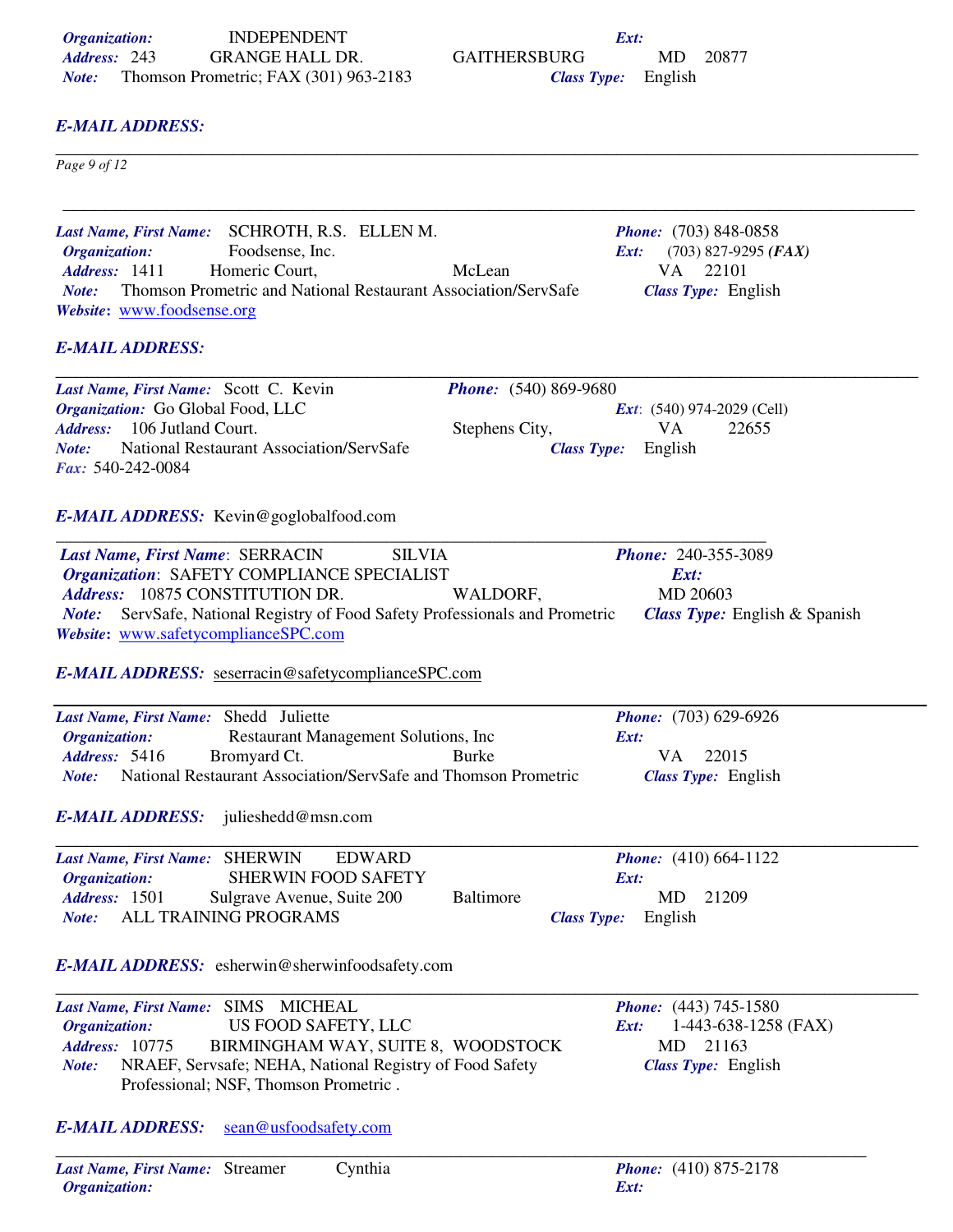| <b>E-MAIL ADDRESS:</b><br>Page 10 of 12<br><b>TAN</b><br>MR. WILLIAM<br><b>Phone:</b> $(410)$ 747-7744<br><b>Last Name, First Name:</b><br><b>WILLIAM TAN &amp; ASSOCIATES</b><br>Organization:<br>Ext:<br>Address: 5602<br><b>BALTIMORE NATL PIKE STE</b><br>21228<br>BALTIMORE<br>MD<br>National Restaurant Association/ServSafe -<br>Chinese, Cantonese & Mandarin<br>Note:<br><b>Class Type:</b><br><b>E-MAIL ADDRESS:</b><br>Last Name, First Name: THORNTON<br><b>MS. CALLIE</b><br><i>Phone:</i> (301) 565-9400<br><b>CARECO INC</b><br>243<br>Organization:<br>Ext:<br>FENTON STREET #208<br>Address: 8115<br><b>SILVER SPRING</b><br>MD<br>20910<br><b>National Restaurant Association/ServSafe</b><br>English<br>Note:<br><b>Class Type:</b><br><b>E-MAIL ADDRESS:</b><br>Last Name, First Name: TOUSIGNANT<br><b>DOROTHY</b><br><b>Phone:</b> (202) 364-2641<br><b>INDEPENDENT</b><br>Organization:<br>Ext:<br>Address: 4000<br><b>MASSACHUSETTS AVE NW</b><br><b>WASHINGTON</b><br>20016<br>DC<br>Note:<br><b>Class Type:</b> |
|-------------------------------------------------------------------------------------------------------------------------------------------------------------------------------------------------------------------------------------------------------------------------------------------------------------------------------------------------------------------------------------------------------------------------------------------------------------------------------------------------------------------------------------------------------------------------------------------------------------------------------------------------------------------------------------------------------------------------------------------------------------------------------------------------------------------------------------------------------------------------------------------------------------------------------------------------------------------------------------------------------------------------------------------|
|                                                                                                                                                                                                                                                                                                                                                                                                                                                                                                                                                                                                                                                                                                                                                                                                                                                                                                                                                                                                                                           |
|                                                                                                                                                                                                                                                                                                                                                                                                                                                                                                                                                                                                                                                                                                                                                                                                                                                                                                                                                                                                                                           |
|                                                                                                                                                                                                                                                                                                                                                                                                                                                                                                                                                                                                                                                                                                                                                                                                                                                                                                                                                                                                                                           |
|                                                                                                                                                                                                                                                                                                                                                                                                                                                                                                                                                                                                                                                                                                                                                                                                                                                                                                                                                                                                                                           |
|                                                                                                                                                                                                                                                                                                                                                                                                                                                                                                                                                                                                                                                                                                                                                                                                                                                                                                                                                                                                                                           |
|                                                                                                                                                                                                                                                                                                                                                                                                                                                                                                                                                                                                                                                                                                                                                                                                                                                                                                                                                                                                                                           |
|                                                                                                                                                                                                                                                                                                                                                                                                                                                                                                                                                                                                                                                                                                                                                                                                                                                                                                                                                                                                                                           |
|                                                                                                                                                                                                                                                                                                                                                                                                                                                                                                                                                                                                                                                                                                                                                                                                                                                                                                                                                                                                                                           |
| <b>E-MAIL ADDRESS:</b>                                                                                                                                                                                                                                                                                                                                                                                                                                                                                                                                                                                                                                                                                                                                                                                                                                                                                                                                                                                                                    |
| Last Name, First Name: VRATARICH SCOTT<br><i>Phone:</i> $(410) 455-4529$<br>410-455-4321<br>Organization:<br><b>COMMUNITY COLLEGE OF BALTIMORE</b><br>Ext:<br>Address: 800<br><b>SOUTH ROLLING ROAD</b><br><b>BALTIMORE</b><br>MD<br>21228<br>Note:<br>SERVSAFE, or Contact CHERYL KANTORSKI 410-455-4529<br><b>Class Type:</b> English                                                                                                                                                                                                                                                                                                                                                                                                                                                                                                                                                                                                                                                                                                   |
| <b>E-MAIL ADDRESS:</b>                                                                                                                                                                                                                                                                                                                                                                                                                                                                                                                                                                                                                                                                                                                                                                                                                                                                                                                                                                                                                    |
| Last Name, First Name: Warns II<br>Charles<br><i>Phone:</i> $(410)$ 215-2212<br>Warns Management, LLC.<br>$(410)$ 561-8753<br><b>Organization:</b><br>Ext:<br>21093<br>Address: 1729 York Rd, Suite 210<br>Lutherville,<br>MD<br>ServSafe<br>English<br>Note:<br><b>Class Type:</b>                                                                                                                                                                                                                                                                                                                                                                                                                                                                                                                                                                                                                                                                                                                                                       |
| Website: www.warnsmanagement.com<br><b>E-MAIL ADDRESS:</b> cewwmsc@aol.com                                                                                                                                                                                                                                                                                                                                                                                                                                                                                                                                                                                                                                                                                                                                                                                                                                                                                                                                                                |
|                                                                                                                                                                                                                                                                                                                                                                                                                                                                                                                                                                                                                                                                                                                                                                                                                                                                                                                                                                                                                                           |
| Last Name, First Name: WESTHOFF, MR DENNIS<br><b>Phone:</b> $(410)$ 544-4430<br>Maryland Food Safety Service<br>Organization:<br>Ext:                                                                                                                                                                                                                                                                                                                                                                                                                                                                                                                                                                                                                                                                                                                                                                                                                                                                                                     |
| South Drive<br>Address: 375<br>Severna Park<br>MD<br>21146<br>National Restaurant Association/ServSafe; NEHA for National<br>Class Type: English<br>Note:<br>Registry of Food Safety Professionals, Recertification Courses.                                                                                                                                                                                                                                                                                                                                                                                                                                                                                                                                                                                                                                                                                                                                                                                                              |
| E-MAIL ADDRESS: mfs@www.marylandfoodsafety.com                                                                                                                                                                                                                                                                                                                                                                                                                                                                                                                                                                                                                                                                                                                                                                                                                                                                                                                                                                                            |